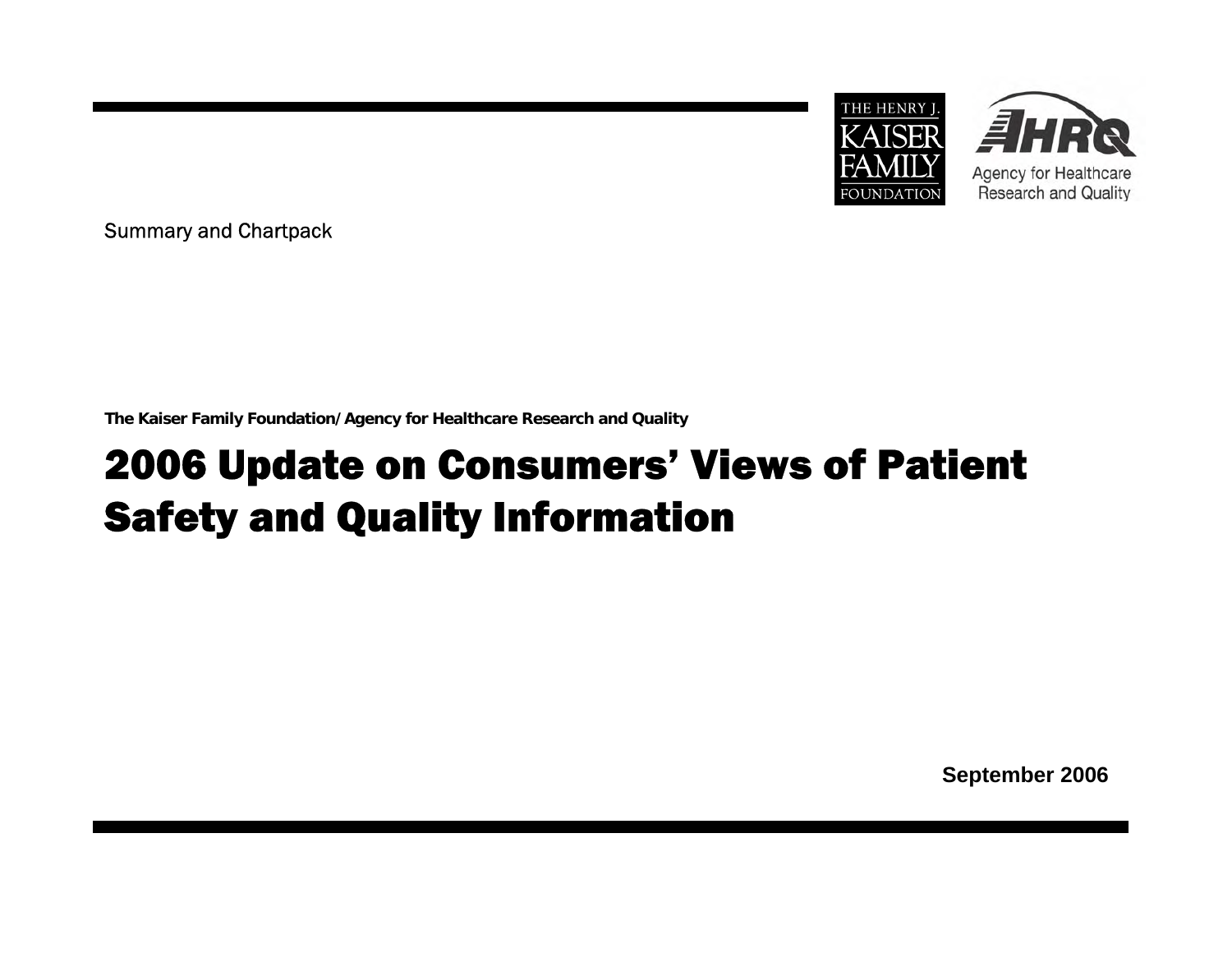### **Methodology**

The *2006 Update on Consumers' Views of Patient Safety and Quality Information* is a joint project of the Kaiser Family Foundation and the Agency for Healthcare Research and Quality. Representatives of the two organizations worked together to develop the survey questionnaire and analyze the results.

The survey was conducted by telephone from August 3-8, 2006 among a randomly selected nationally representative sample of 1,216 respondents 18 years of age and older. Interviews were conducted as part of the Kaiser Family Foundation *Health Poll Report Survey*. Telephone interviews were conducted by Princeton Survey Research Associates. The margin of sampling error for the overall survey is plus or minus three percentage points. For results based on subsets of respondents the margin of error is higher. Note that sampling error is only one of many potential sources of error in this or any other public opinion poll.

Before answering questions on medical errors, respondents were all read a common definition of medical errors. They were told, "Sometimes when people are ill and receive medical care, mistakes are made that result in serious harm, such as death, disability, or additional or prolonged treatment. These are called medical errors. Some of these errors are preventable, while other may not be."

Note: Percentages may not always add up to 100% due to rounding. "Vol." indicates that a response was volunteered by the respondent, and not offered as an explicit choice.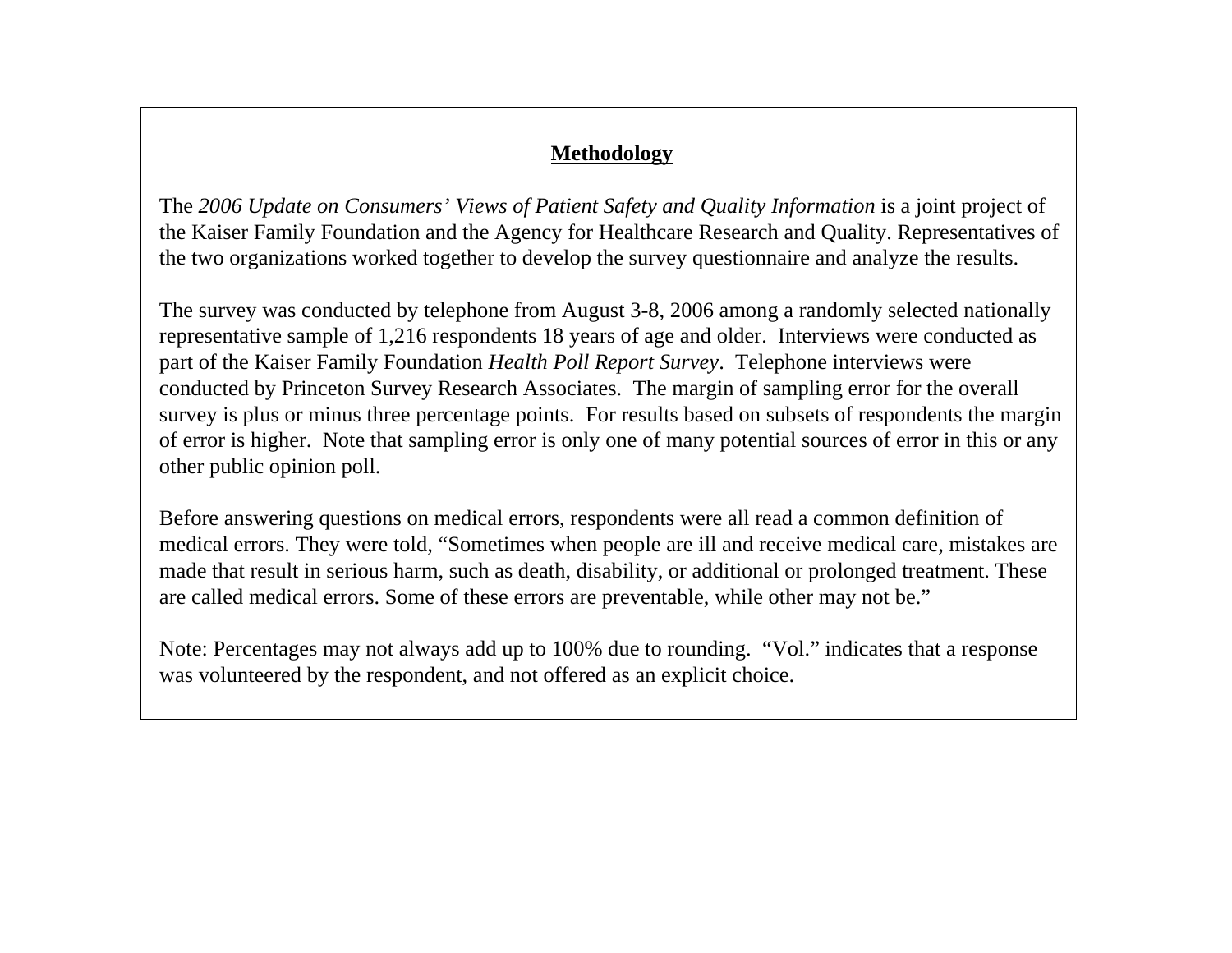## **SUMMARY OF FINDINGS**

## **QUALITY INFORMATION AND COORDINATION OF CARE**

### **Overall perception of health care quality i n the U.S.**

In 2006, the public is somewhat m ore likely to say they are dissatisfied (51%) than satisfied (44%) wit h t he overall quality of health care in this country (Chart 1). Since 1993, people have been fairly evenly divided on the question of overall satisfaction with quality of care in the country, with between four in ten and half saying t hey are satisfied, and simil ar shares s aying they are dissatisfied (Ch art 2).

### **Exposure to and use of quality information**

The shares of the public saying they hav e seen and/or used health care quality information in the p ast year are similar in 2006 to the shares in 2004. The share of people using quality information is higher than it was in 2000, however the v ast majority are still not using quality information to mak e health care decisions.

- Just over a third (36%) of the public says that in the past year they have seen information com paring the quality of different health plans, hospitals, or doctors. People were m ost likely to say they hav e s een i nformation comparing the quality of health plans (29%) and hospitals (24%), and were less likely to say they have seen information com paring the quality of doctors (12%). About half of those who have seen quality information, or one in five (20%) of all Americans, say they used this information to make a decision about their care (Chart 3).
- The share saying they hav e seen any information co m paring the quality of different health plans, hospitals, or doctors increased from 27% in 2000 to 35% in 2004, and remained relatively steady at 36% in 2006. Si milarly, the share s aying they hav e used this information to mak e health care d ecisions increased from 12% in 2000 to 19% in 2004, and remained steady at 20% in 2006 (Chart 3).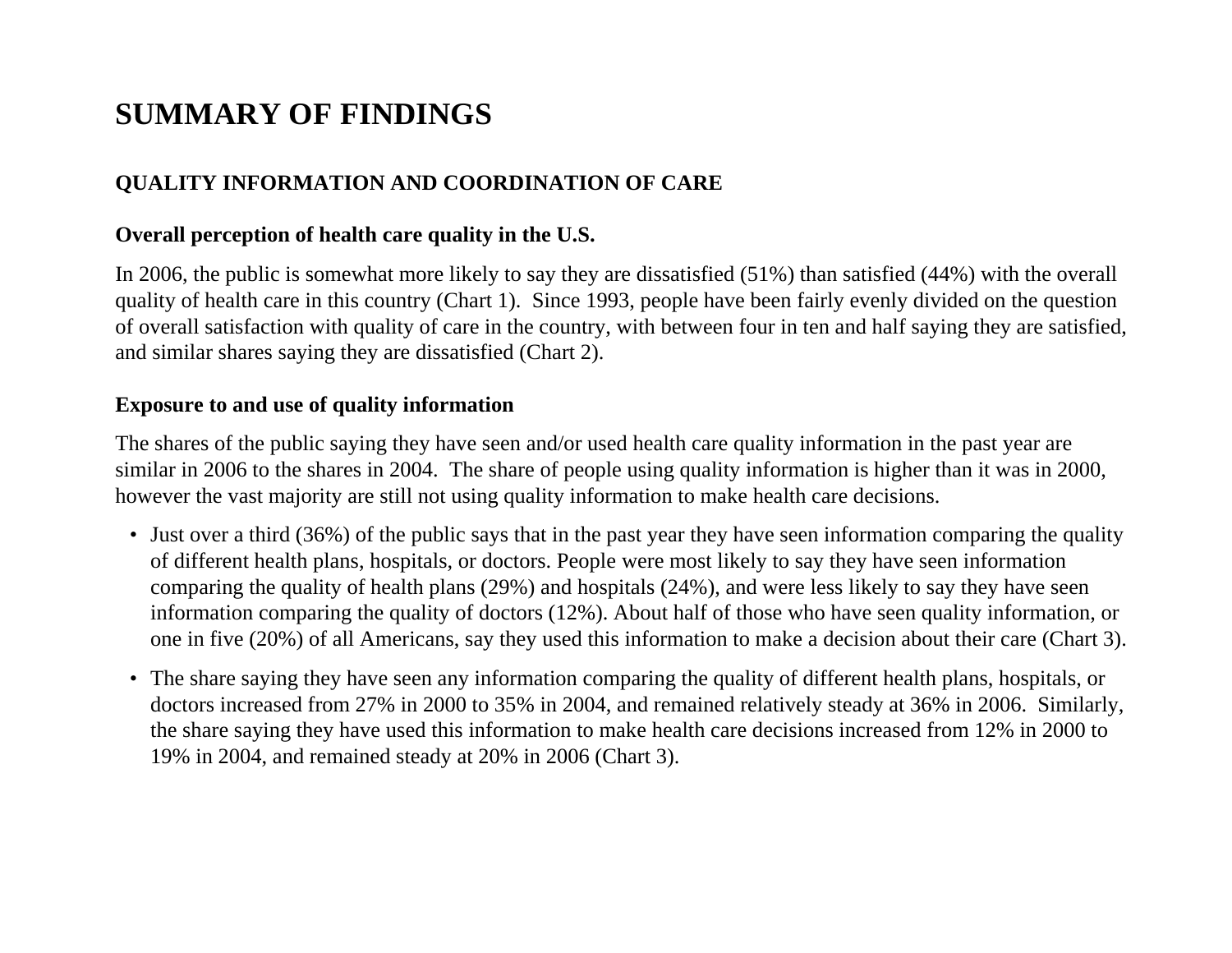## **QUALITY INFORMATION AND COORDINATION OF CARE (CONTINUED)**

### **Reported problems with coordination of care**

Most people say that coordination among the different health professionals they see is at least a minor problem, though there has been a slight decrease in reports of such problems between 2004 and 2006.

- Six in ten (60%) say that coordination among all of t heir different health professionals is a problem, including just over a quarter (26%) who say that it is a "major" problem (Chart 4). Many p e o ple also report specific problems with coordination of care, including having to wait longer for t est results than they thought appropriate (48%), seeing a health care professional who did not have all of their medical information (42%), having to wait for a health professional or make another appointment because they did not have the appropriate medical information (24%), and being sent for duplicate medical tests (19%) (Chart 5).
- Between 2004 and 2006, there has been a slight decline in reports of problems with coordination of care, with the share saying that coordination among their different health providers is not a problem at all increasing from 26% to 36% (Chart 4). In addition, there were small but significant decreases between 2004 and 2006 in the shares saying they have ever had to wait longer than they thought appropriate for test results (from 55% to 48%), seen a health care professional who did not have all of their medical information (from 48% to 42%), and had to wait for a health professional or make another appointment because they did not have the appropriate medical information (from 32% to 24%) (Chart 6).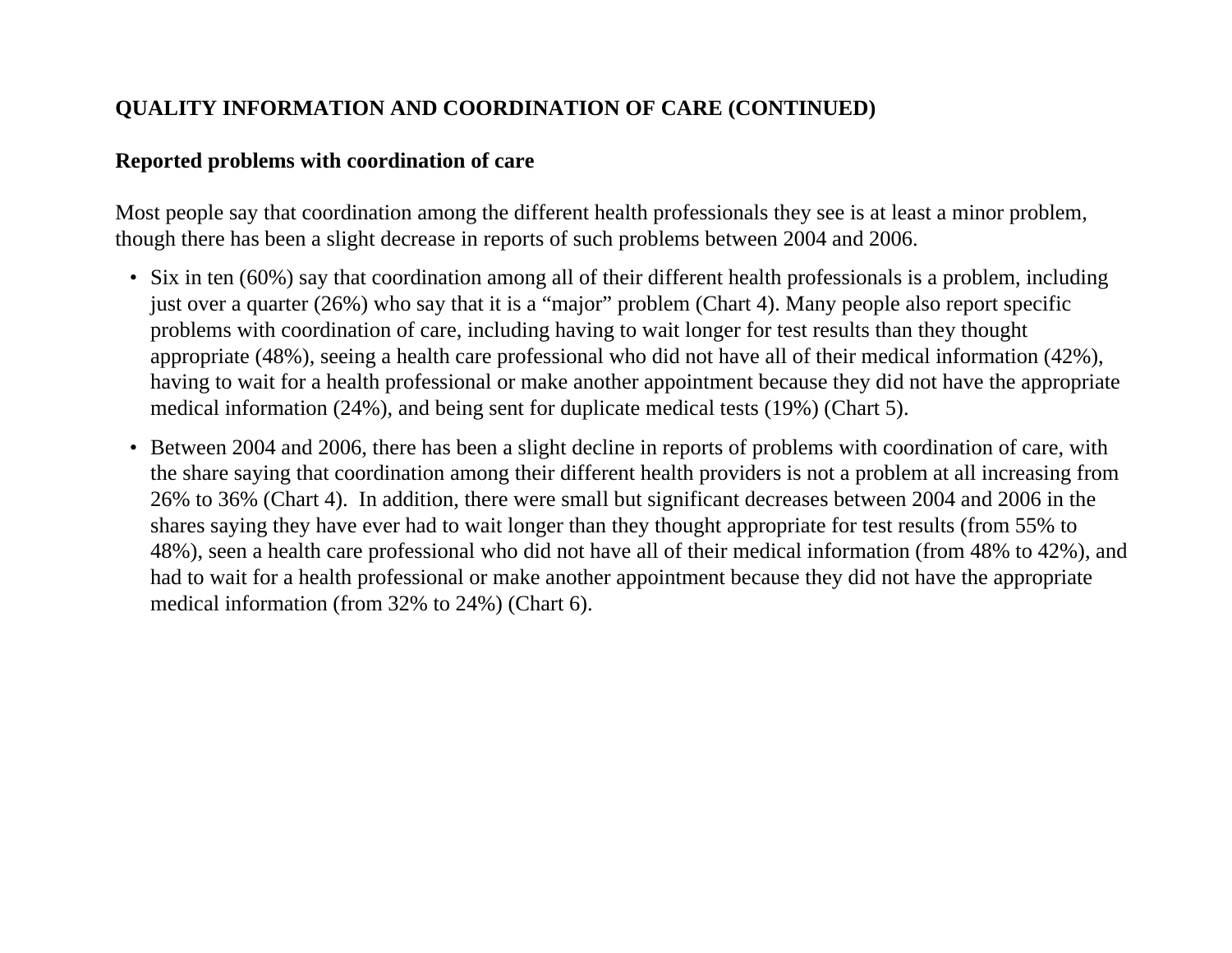## **QUALITY INFORMATION AND COORDINATION OF CARE (CONTINUED)**

### **Steps taken by individuals to improve coordination of care**

Perhaps as a result of reported problems with coordination of care, many people say they have taken steps on their own to help with this coordination.

- About a third (34%) say they or a family mem ber have created their own set of medical records to ensure that their healt h car e providers hav e all of their medical information (Chart 7).
- many people also report taking specific steps that are in line with the "Five Steps to Safer Health Care," developed by the U.S. Department of Health and Human Services in p artnership with the American Hospital Association and the American Medical Association. The recommended five steps t o s afer healthcare are:
	- 1. Ask questions if you have doubts or concerns.
	- 2. Keep and bring a list of ALL the medicines you take.
	- 3. Get the results of any test of procedure.
	- 4. Talk to your doctor about which hospital is best for your health needs.
	- 5. Make sure you understand what will happen if you need surgery.
- Large shares of the public say they have (Chart 8):
	- o Asked their doctor questions about their health or any treatment that he or she has prescribed (83%)
	- o Called to check on the results of medical tests they had done (71%)
	- o C h ecked t he medication that a pharmacist gav e them with the prescription that their doctor wrote (70%)
	- o Talked to a surgeon about the details of surgery such as exactly what they will be doing, about how long it will take, and the recov ery process (67%)
	- o Brought a list of all of the medications they were taking to a doctors appointm ent, including nonprescription drugs (54%)
	- o Brought a friend or a relative to a doctor's appointment so that they could help ask questions and understand what the doctor was telling them (45%)
	- o Told a doctor, nurse, or surgeon about any drug allergies when they did not ask for t his information (42%)
	- o Consulted their doctor about the hospital that they go to (39%)
- The share saying they have ever brought a list of all t he medicines they were taking to a doctor's appointment increased from 48% in 2004 to 54% in 2006, but in all other measures the shares who report these activities remained consistent between 2004 and 2006 (Chart 8).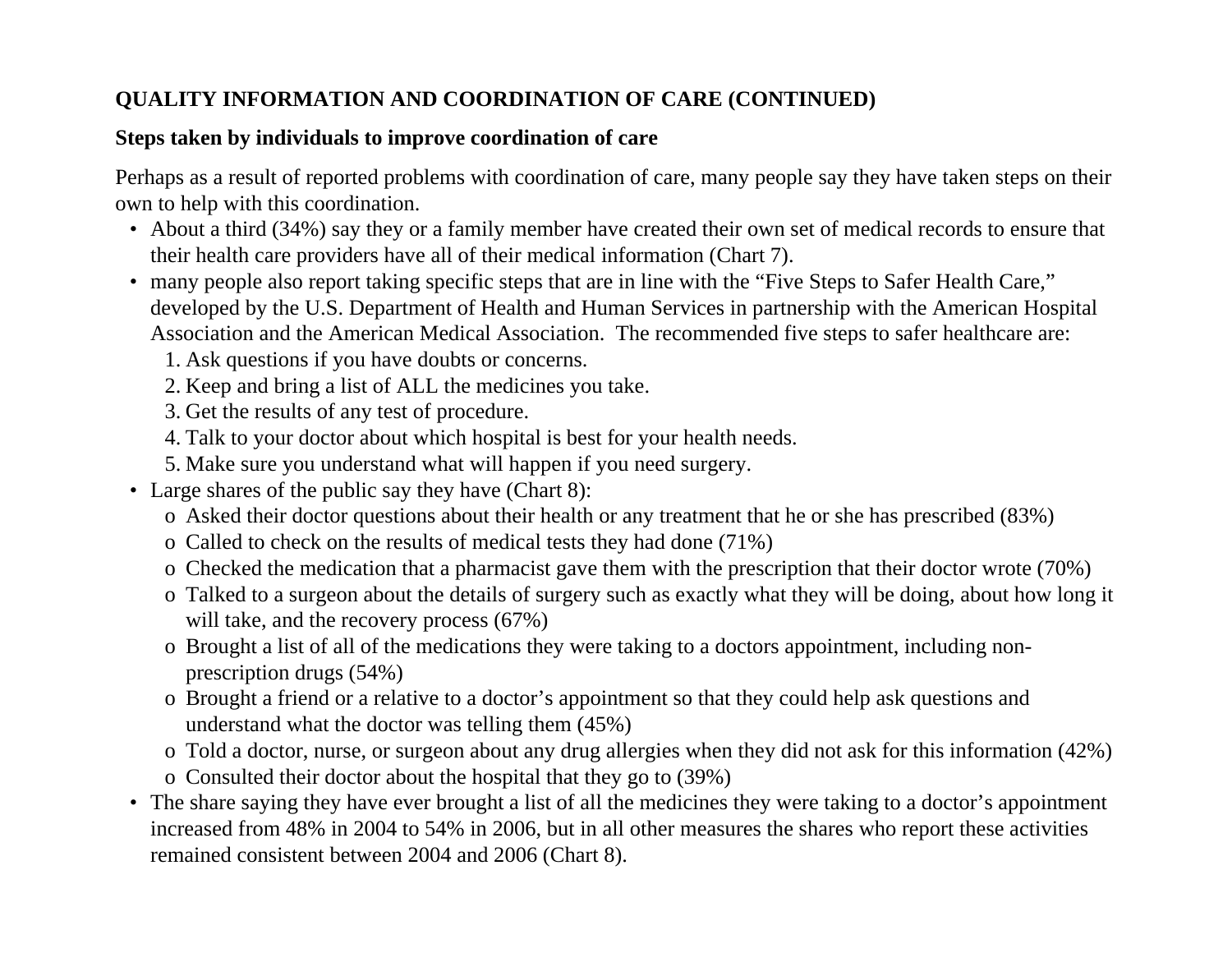## **MEDICAL ERRORS**

### **Familiarity and perceived frequency of medical errors**

In 2006, more than half the public reports knowing the meaning of the term "medical error," an increase from 2002 and 2004. More than four in ten say that when people seek help from a health professional, preventable medical errors occur "very" or "somewhat often."

- In 2006, more than half the public (55%) say they know what the term "medical error" means, compared with around four in ten (43%) in 2004 and three in ten (31%) in 2002. By contrast, the share saying they have never heard the term before decreased from four in ten (40%) in 2002 to 19% in 2004 and 17% in 2006 (Chart 9).
- Survey respondents were read the following definition of a serious medical error: "Sometimes when people are ill and receive medical care, mistakes are made that result in serious harm, such as death, disability, or additional or prolonged treatment. These are called medical errors. Some of these errors are preventable, while others may not be." After hearing this definition, more than four in ten (43%) say they think such preventable errors are made very or somewhat often, including about one in ten (9%) who say they occur very often (Chart 10).
- The share of the public saying that preventable errors occur very or somewhat often was nearly half (49%) in 2002, decreased to just over a third (36%) in 2004, and increased again to 43% in 2006 (Chart 10).

### **Perceived causes of medical errors**

The public is more likely to blame individual health professionals for causing medical errors, rather than the institutions where they work.

• Nearly half (48%) of people say that mistakes made by individual health professionals are a more important cause of preventable medical errors than the mistakes made by institutions where they work. Just over one-third (36%) of Americans disagree, saying mistakes made by institutions are a more important case of medical errors (Chart 11).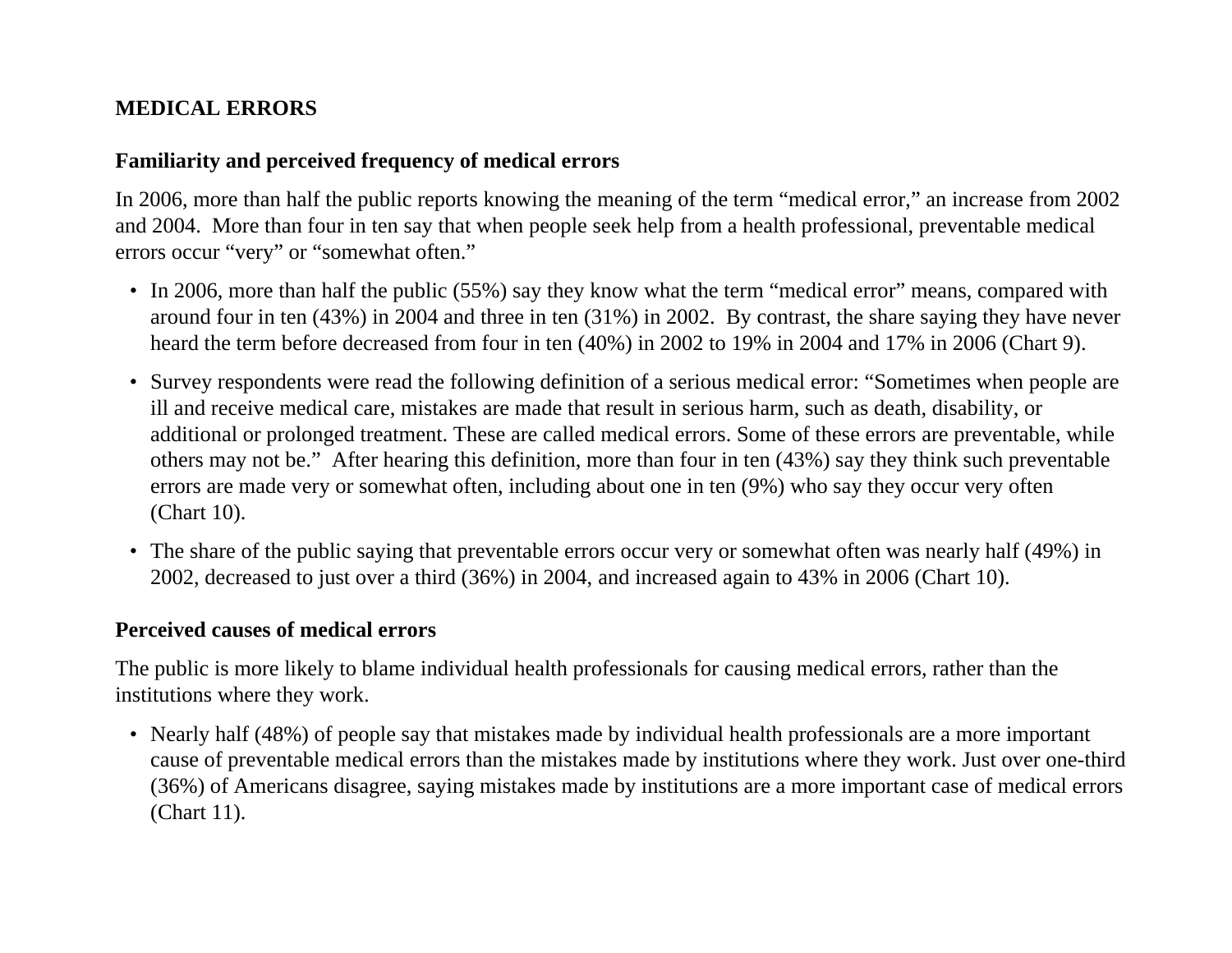## **MEDICAL ERRORS (CONTINUED)**

## **Reporting of medical errors**

The vast majority say that physicians should be required to tell their patients if a preventable medical error is made in their care. The vast majority also say that reporting of medical errors should be required and most say that this information should be released to the public (Chart 12).

- Nearly nine in ten (87%) say that physicians should be required to tell patients if a preventable medical error resulting in serious harm is made in their care. About one in ten (9%) disagree.
- Similarly, nearly nine in ten (87%) say that reporting of serious medical errors should be required, while one in ten (9%) disagree and say that reporting serious medical errors should be voluntary.
- Nearly two in three (63%) say that if medical errors are reported, hospitals should release this information to the public, while about three in ten (29%) disagree and say that information on medical errors should be confidential and only used to learn how to prevent future mistakes.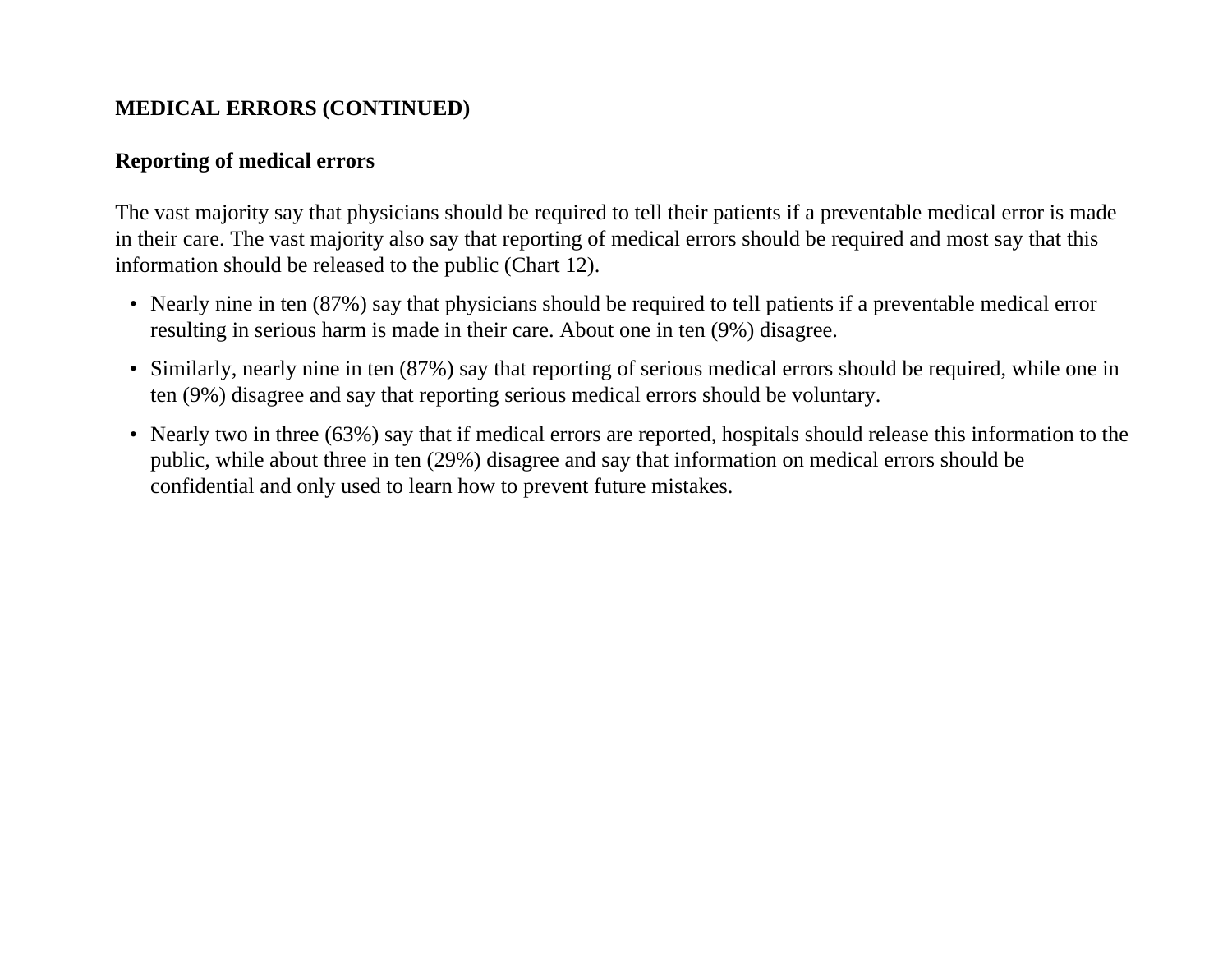## **General Satisfaction with Quality of Healthcare in U.S.**

**Thinking about the country as a whole, are you generally satisfied or dissatisfied with the quality of health care in this country?**



Source: Kaiser Family Foundation/Agency for Healthcare Research and Quality *2006 Update on Consumers' Views of Patient Safety and Quality Information*  (conducted August 3-8, 2006)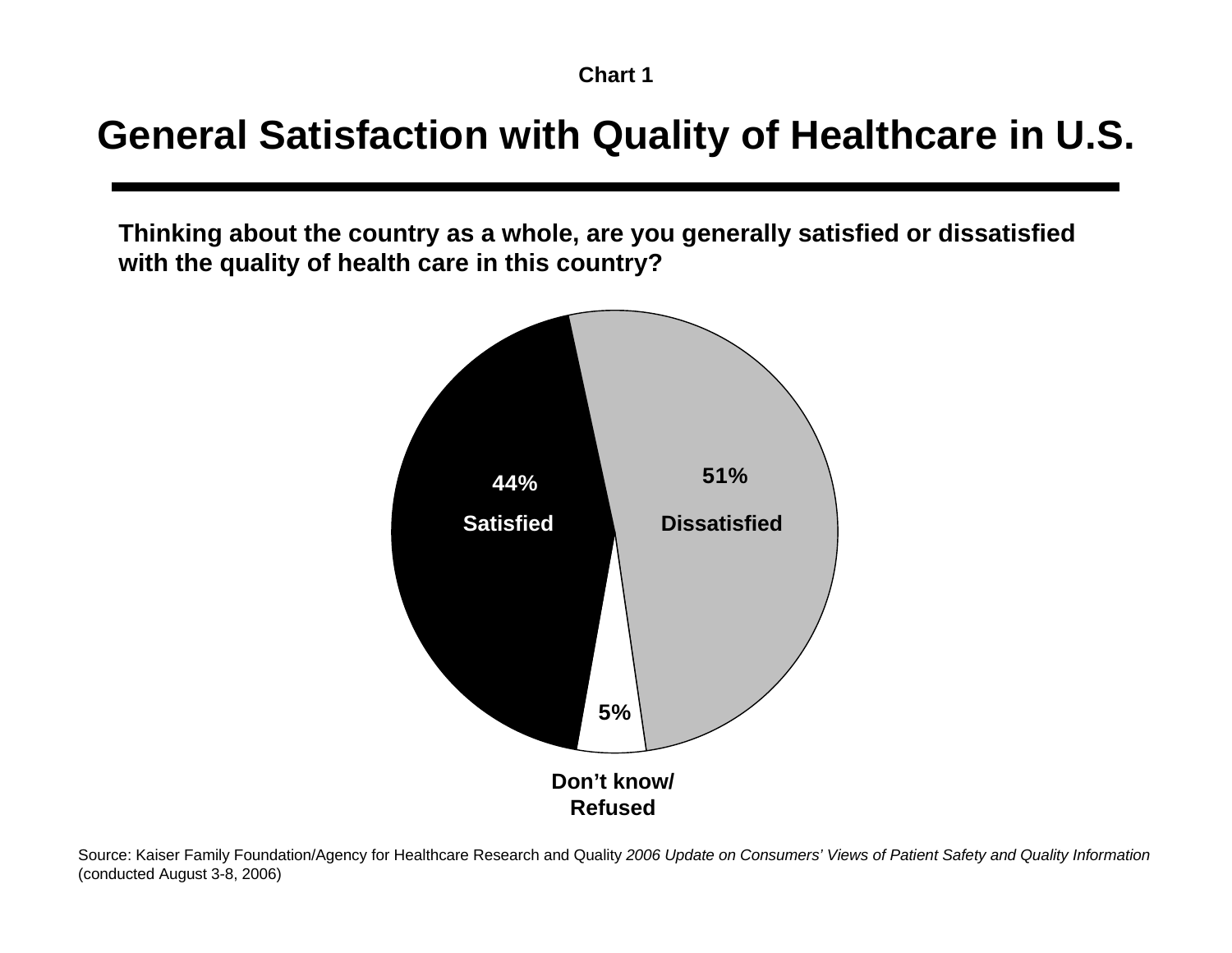## **Trend in Satisfaction with Quality of Care in U.S.**

**Thinking about the country as a whole, are you generally satisfied or dissatisfied with the quality of health care in this country?**



Note: Don't know responses not shown.

Sources: Gallup/CNN/USA Today Poll (May-93); Gallup Poll (Sept-00); ABC/Washington Post Poll (Oct-03); Kaiser Family Foundation *Health Poll Report* surveys (Jun-04, Oct-04); KFF/AHRQ/Harvard School of Public Health (Jul-04); KFF/AHRQ (Aug-06)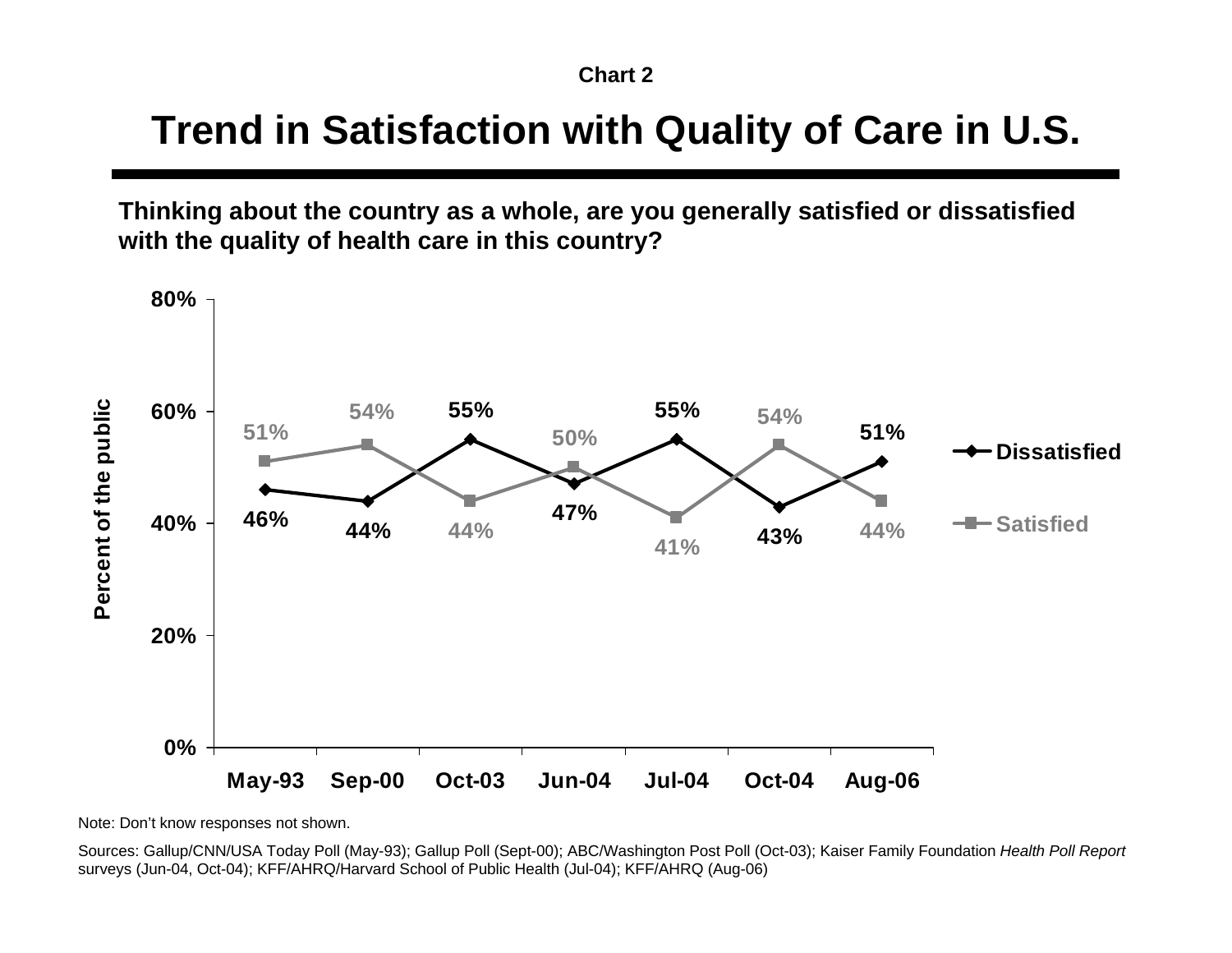# **Exposure To And Use Of Quality Information**

**20062004 2000**

**Percent who say they saw information in the past year comparing quality among…**



## **Percent who say they saw information on ANY of the above…**



**Percent who say they saw quality information in the past year and used it to make health care decisions…**



**Percent who say they saw and used information on ANY of the above…**



Sources: Kaiser Family Foundation/Agency for Healthcare Research and Quality *2006 Update on Consumers' Views of Patient Safety and Quality Information* (conducted August 3-8, 2006); KFF/AHRQ/Harvard School of Public Health *National Survey on Consumers' Experiences with Patient Safety and Quality Information* (conducted July 7-September 5, 2004); KFF/AHRQ: *National Survey on Americans as Health Care Consumers: An Update on The Role of Quality Information* (conducted July 31-Oct. 13, 2000)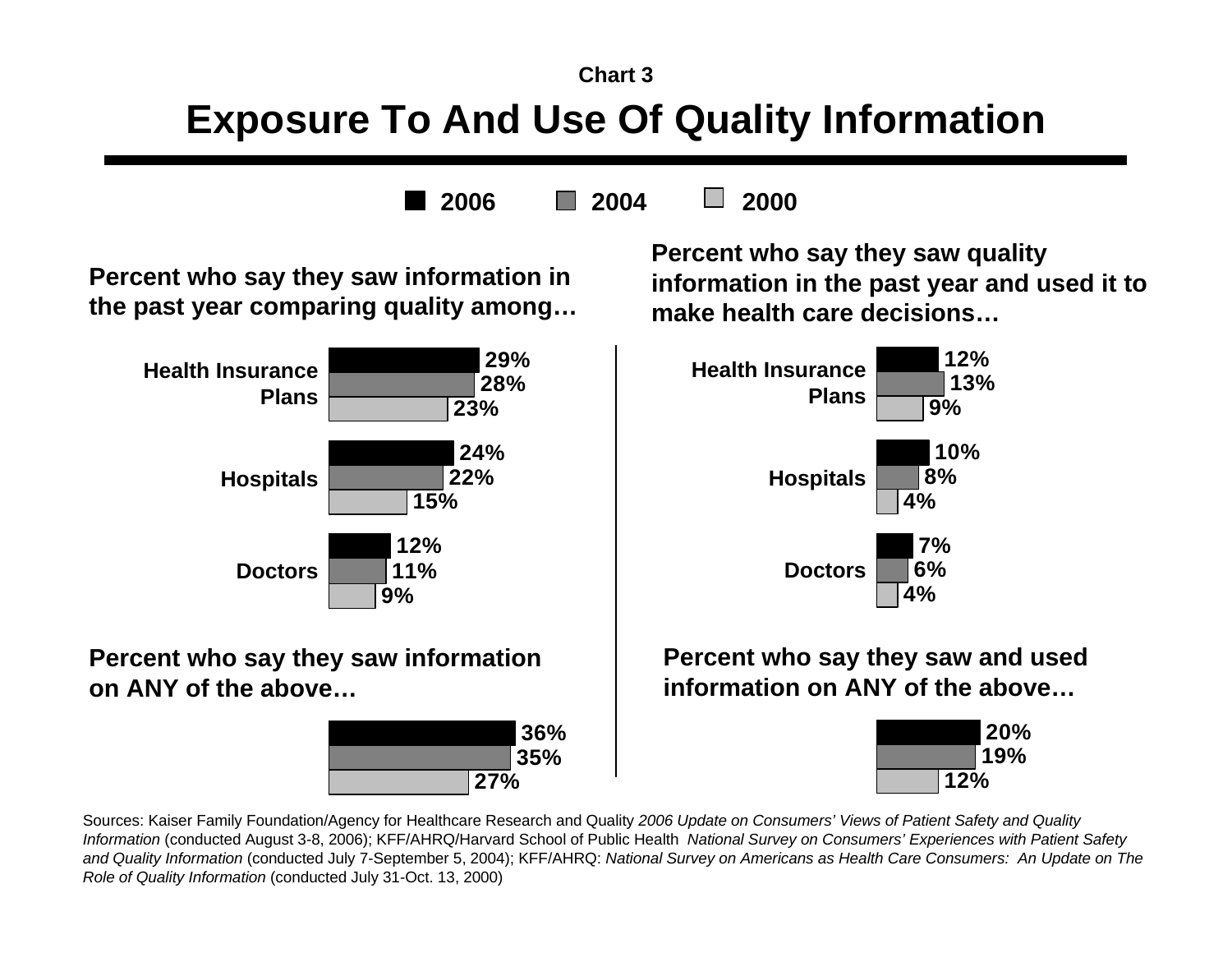# **Reported Problems with Coordination Among Providers**

**In general, do you think that coordination among all of the different health professionals that you see is a major problem, a minor problem, or not a problem at all?**



Sources: Kaiser Family Foundation/Agency for Healthcare Research and Quality *2006 Update on Consumers' Views of Patient Safety and Quality Information* (conducted August 3-8, 2006); KFF/AHRQ/Harvard School of Public Health *National Survey on Consumers' Experiences with Patient Safety and Quality Information* (conducted July 7-September 5, 2004)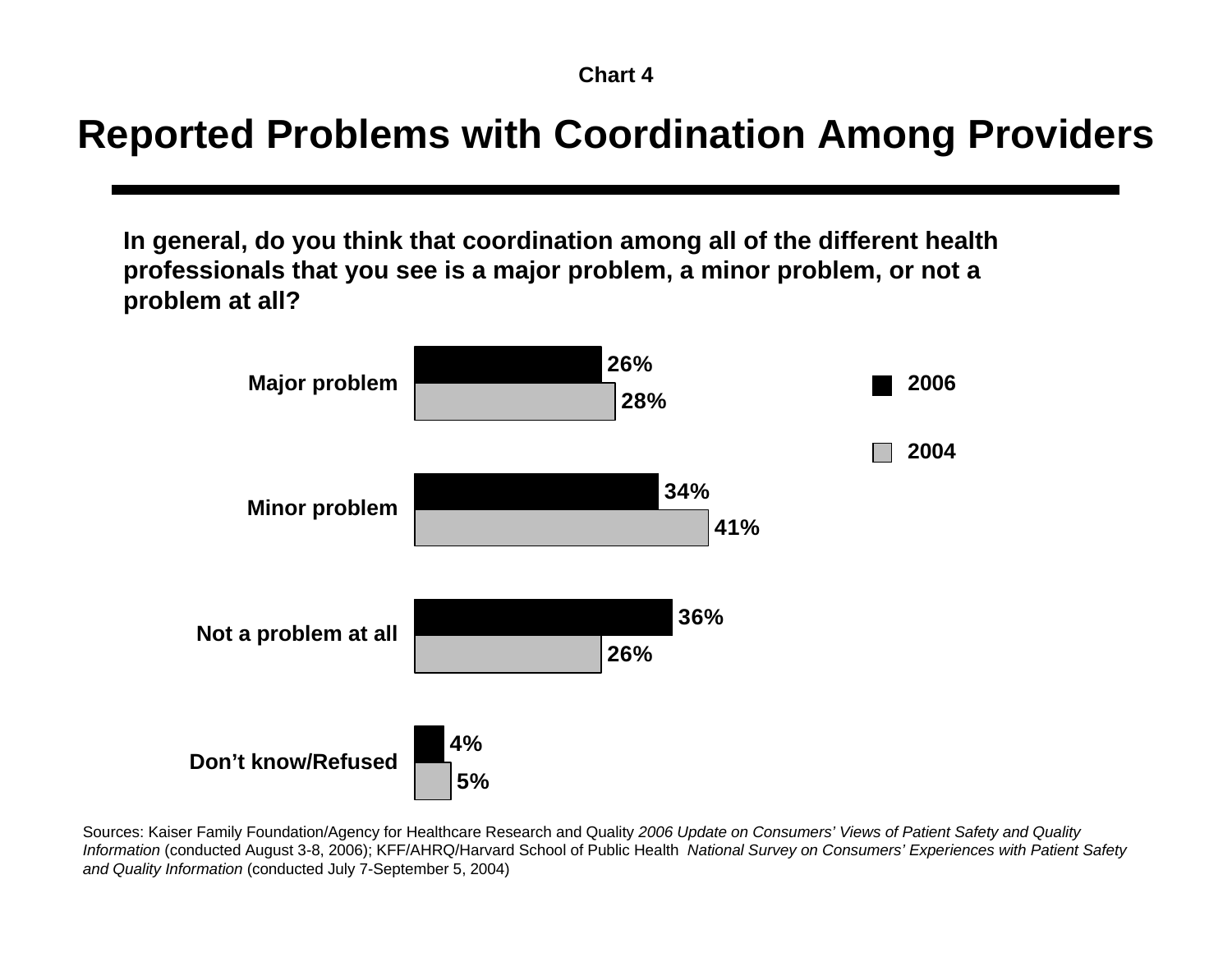# **Reports of Coordination Problems**

**Percent saying the following have happened to them…**

|                                       | <b>Very often</b> |     | Somewhat often |     | Not too often | <b>Never</b> |  |
|---------------------------------------|-------------------|-----|----------------|-----|---------------|--------------|--|
| sults<br>ught<br>riate                | 6%                | 17% | 24%            |     | 51%           |              |  |
| care<br>that<br>your<br>ation         | 15%               |     | 22%            |     | 57%           |              |  |
| ealth<br><b>come</b><br>ment<br>your  | 4%<br>15%<br>7%   |     |                | 75% |               |              |  |
| lable<br>t that<br>n the<br>eeks<br>. | 3%<br>5%<br>12%   |     |                | 80% |               |              |  |
|                                       | 3%                |     |                |     |               |              |  |

**Had to wait for test read to longer than you tho approp** 

**Seen a health professional and noticed that**  they did not have all of **medical information** 

**Had to wait for a health** professional or had to **c back for another appoints because they did not have** medical information avai

## **Been told to get a test you already had done in past two w**

Note: Don't know responses not shown

Source: Kaiser Family Foundation/Agency for Healthcare Research and Quality *2006 Update on Consumers' Views of Patient Safety and Quality Information*  (conducted August 3-8, 2006)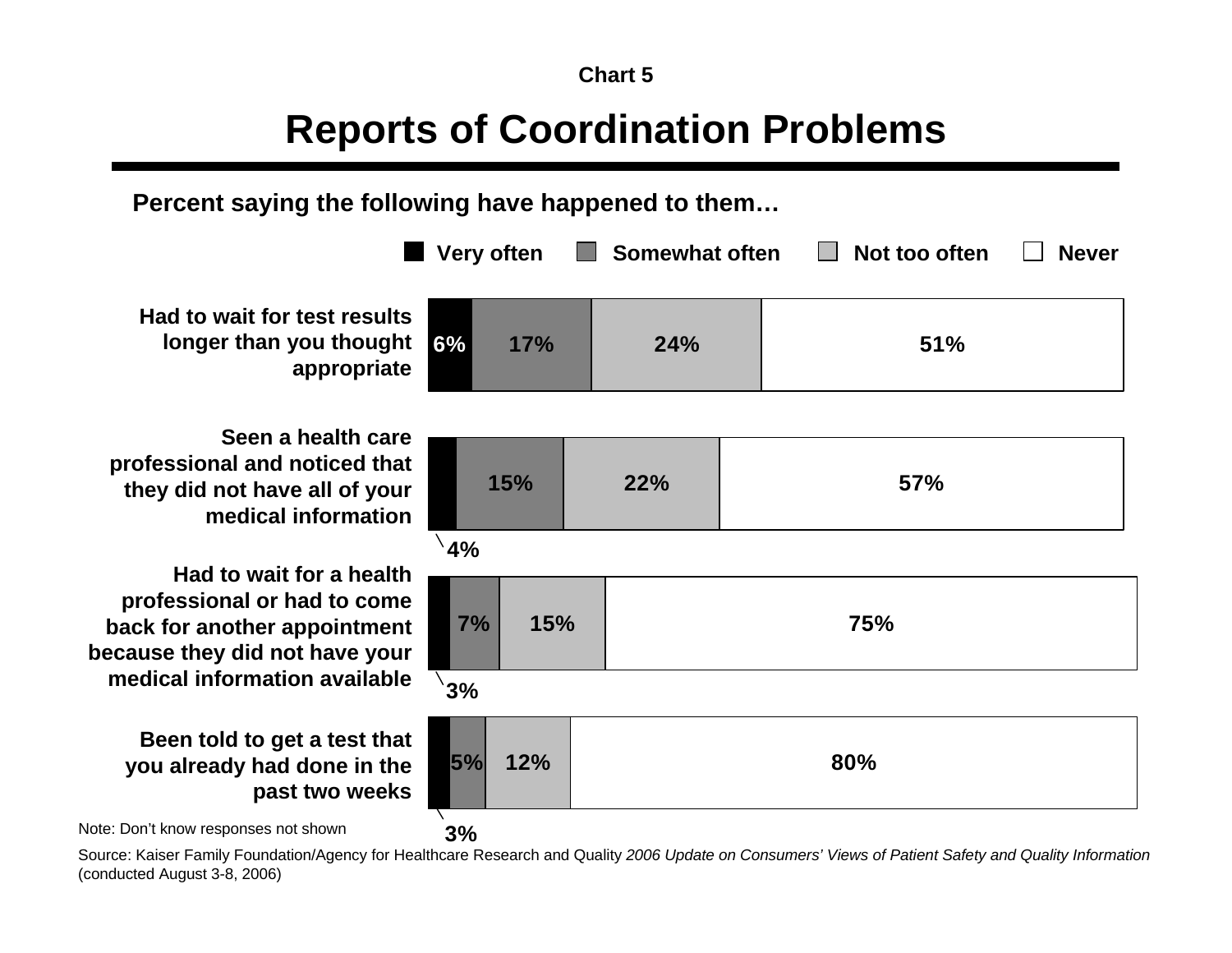# **Trends in Reports of Coordination Problems**

**Percent saying the following have EVER happened to them…**

**22%32%48%55%19%24%42%48%20042006**

**Had to wait for test results longer than you thought appropriate**

**Seen a health care professional and noticed that they did not have all of your medical information**

**Had to wait for a health professional or had to come back for anotherappointment because they did not have your medical information available**

**Been told to get a test that you already had done in the past two weeks**

Sources: Kaiser Family Foundation/Agency for Healthcare Research and Quality *2006 Update on Consumers' Views of Patient Safety and Quality Information* (conducted August 3-8, 2006); KFF/AHRQ/Harvard School of Public Health *National Survey on Consumers' Experiences with Patient Safety and Quality Information* (conducted July 7-September 5, 2004)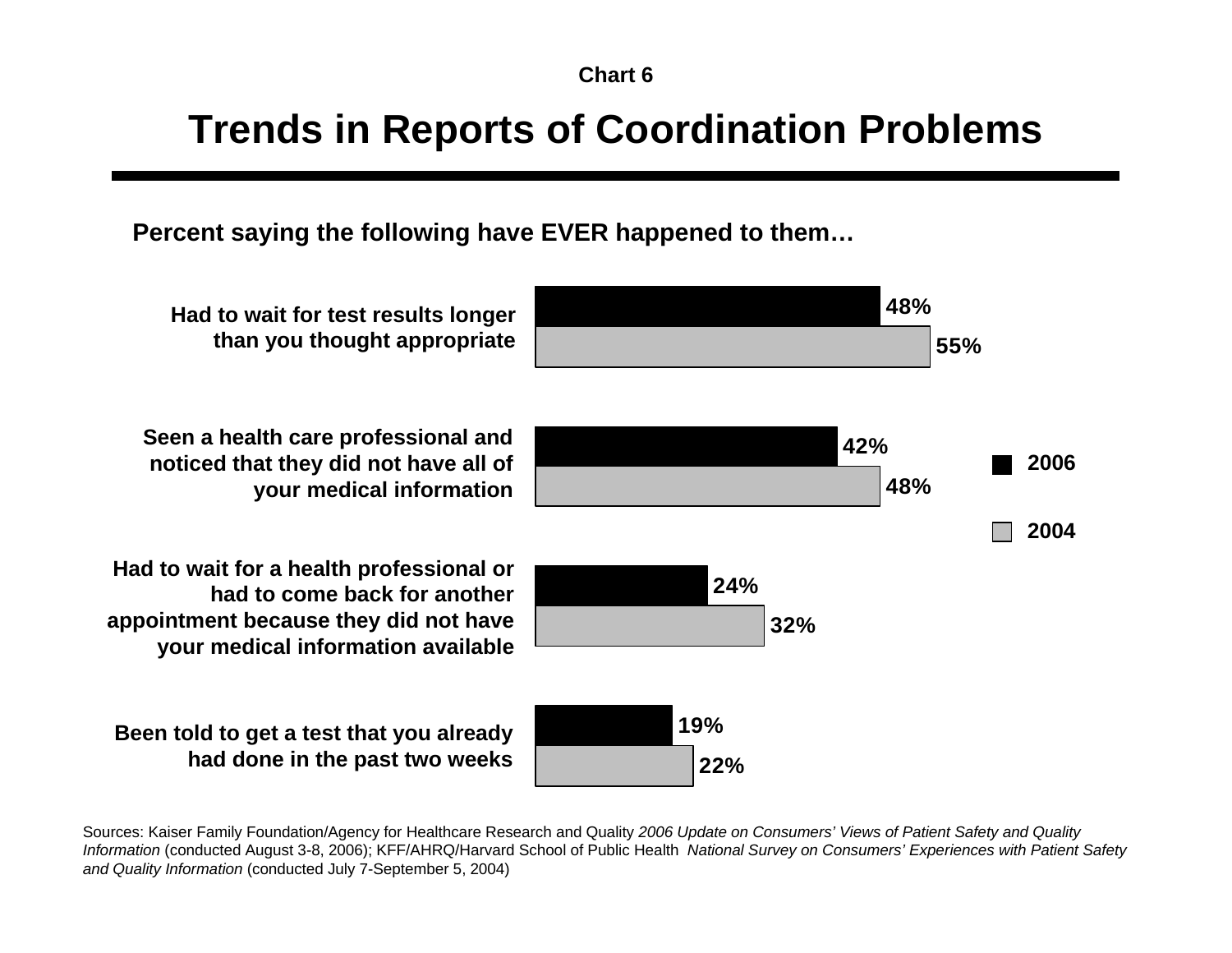# **Creating Personal Medical Records**

**Have you or a family member ever created your own set of medical records to ensure that you and all of your health care providers have all of your medical information, or not?**



Source: Kaiser Family Foundation *Health Poll Report* survey (conducted August 3-8, 2006)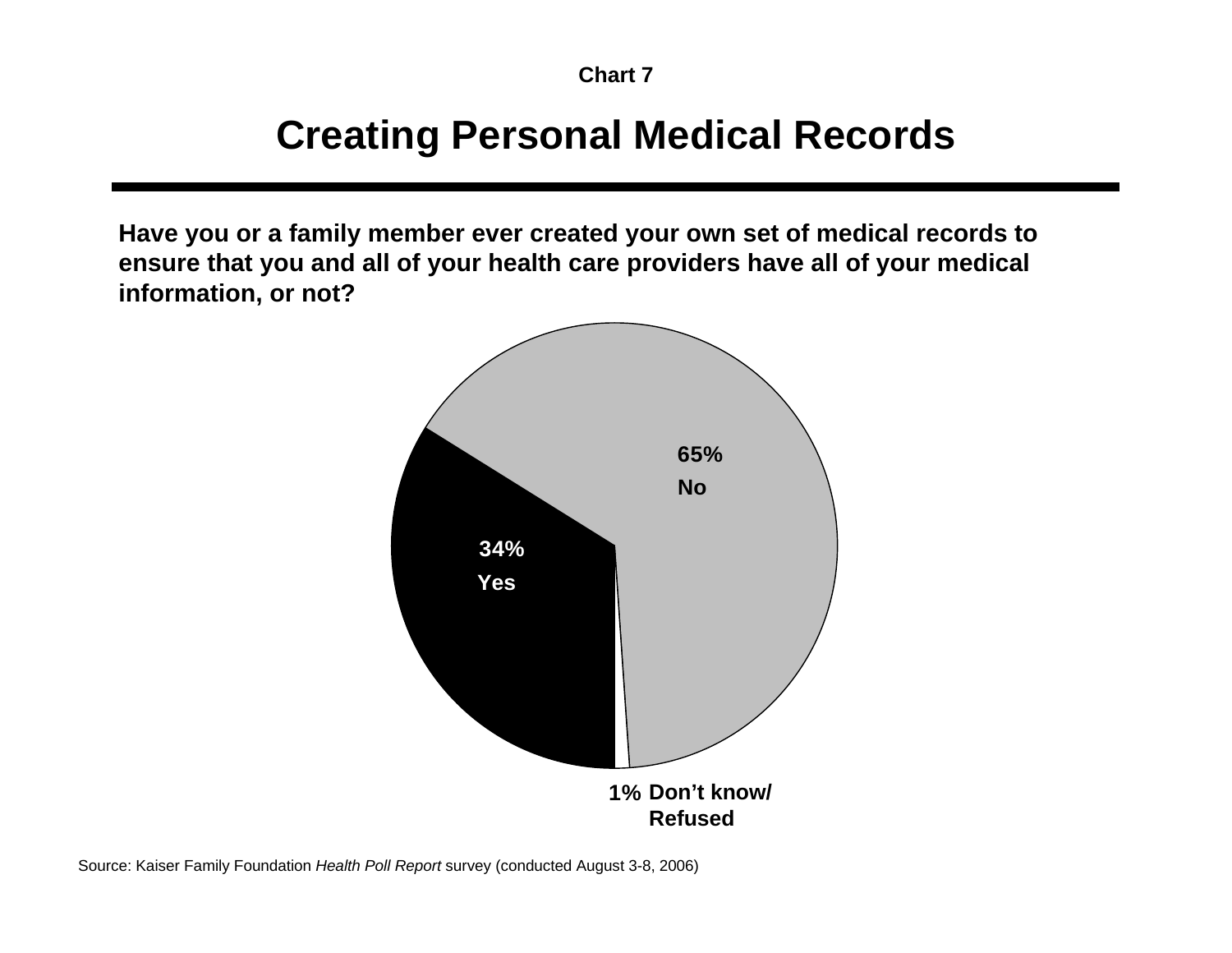## **Reported Activities Related to Coordination of Care**

**Percent who say they have ever done each of the following…**



**Asked your doctor questions about your health or any treatment that he or she has prescribed**

> **Called to check on the results of medical tests you had done**

**Checked the medication that a pharmacist gave you with the prescription that your doctor wrote**

**Talked to a surgeon about the details of surgery**

**Brought a list of all of the medications you were taking to a doctors appointment**

**Brought a friend/relative to a Dr's appointment to help ask questions and understand what the doctor tells you**

> **Told a doctor, nurse, or surgeon about any drug allergies when they did not ask**

**Consulted your doctor about the hospital that you go to**

Source: Kaiser Family Foundation *Health Poll Report* survey (conducted August 3-8, 2006)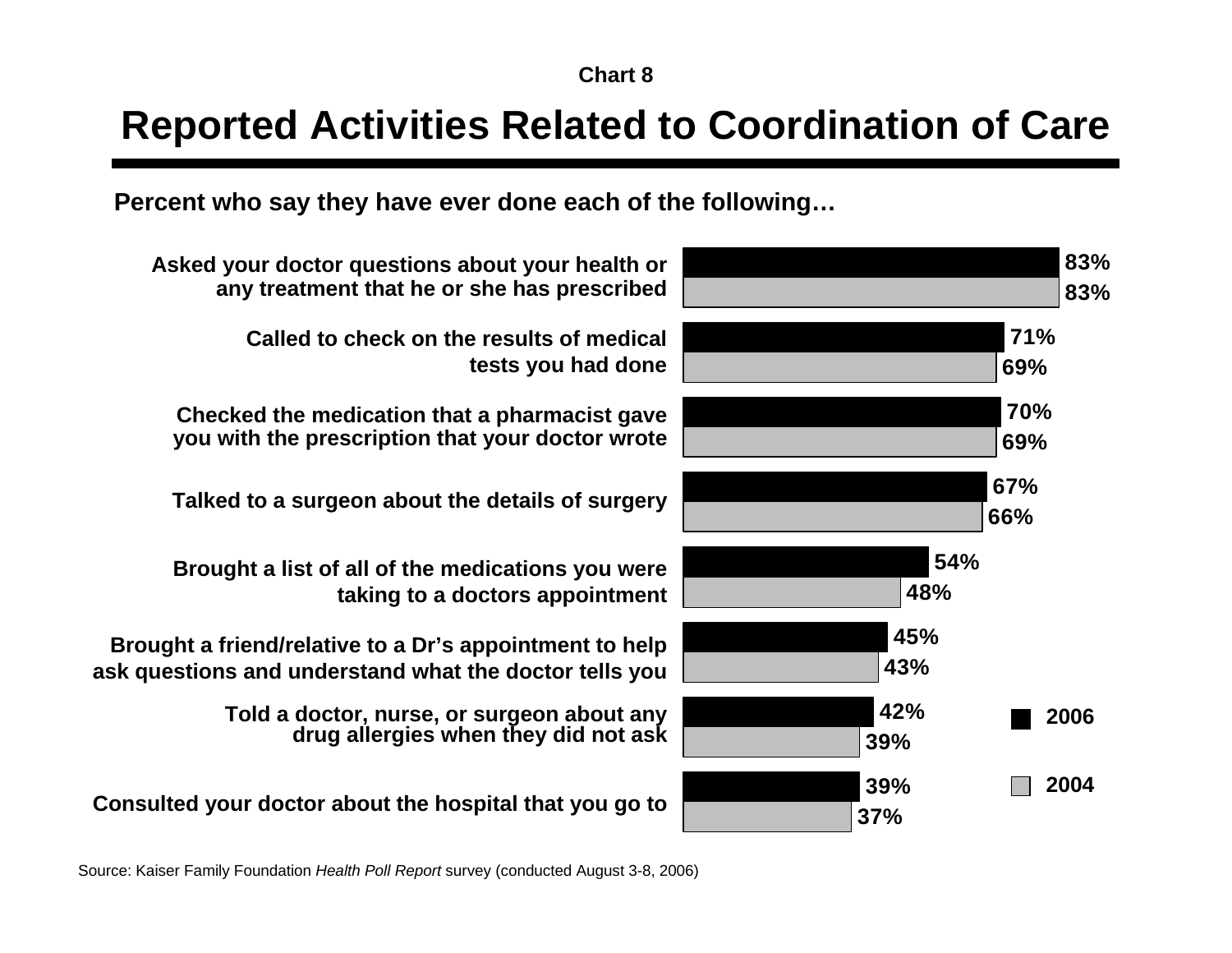## **Familiarity with the Term "Medical Error"**

**How familiar are you with the term "medical error"? Do you know what this term means; have you heard of it, but are not sure what it means; or have you never heard of the term "medical error"?**



Source: Kaiser Family Foundation *Health Poll Report* survey (conducted August 3-8, 2006); KFF/AHRQ/Harvard School of Public Health *National Survey on Consumers' Experiences with Patient Safety and Quality Information* (conducted July 7 – September 5, 2004)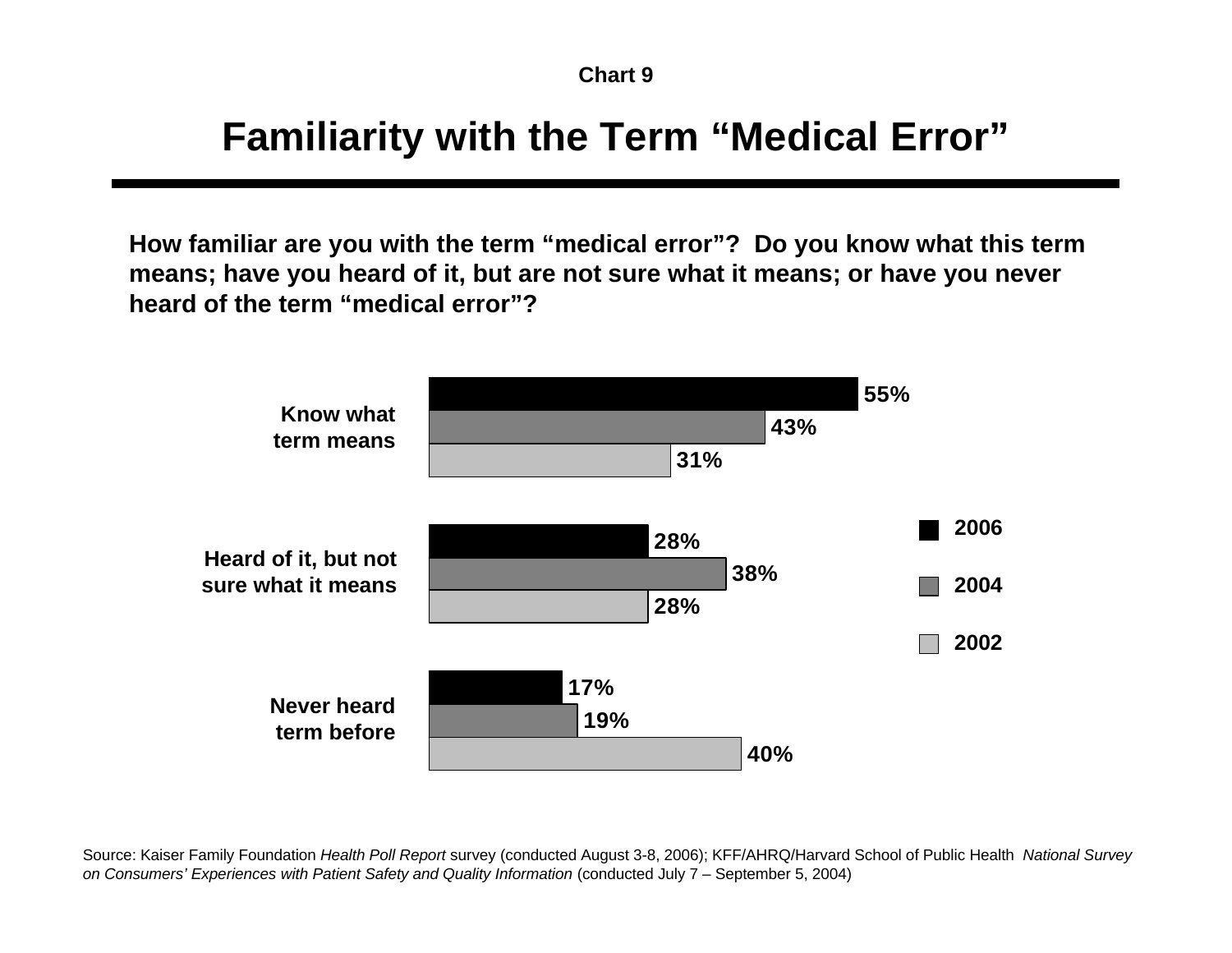## **Views on Frequency of Medical Errors Chart 10**

**(After being read a common definition of preventable medical errors)**

**When people seek help from a health professional, how oft en do you think such preventable medical errors are made in their care?**



Sources: Kaiser Family Foundation *Health Poll Report* survey (conducted Aug. 3-8, 2006); KFF/AHRQ/Harvard School of Public Health *National Survey on* Consumers' Experiences with Patient Safety and Quality Information (conducted July 7-Sept. 5, 2004); KFF/Harvard School of Public Health Medical Errors: *Pra cticing Physician and Public Vie ws* (conducted April 11-June 11, 2002).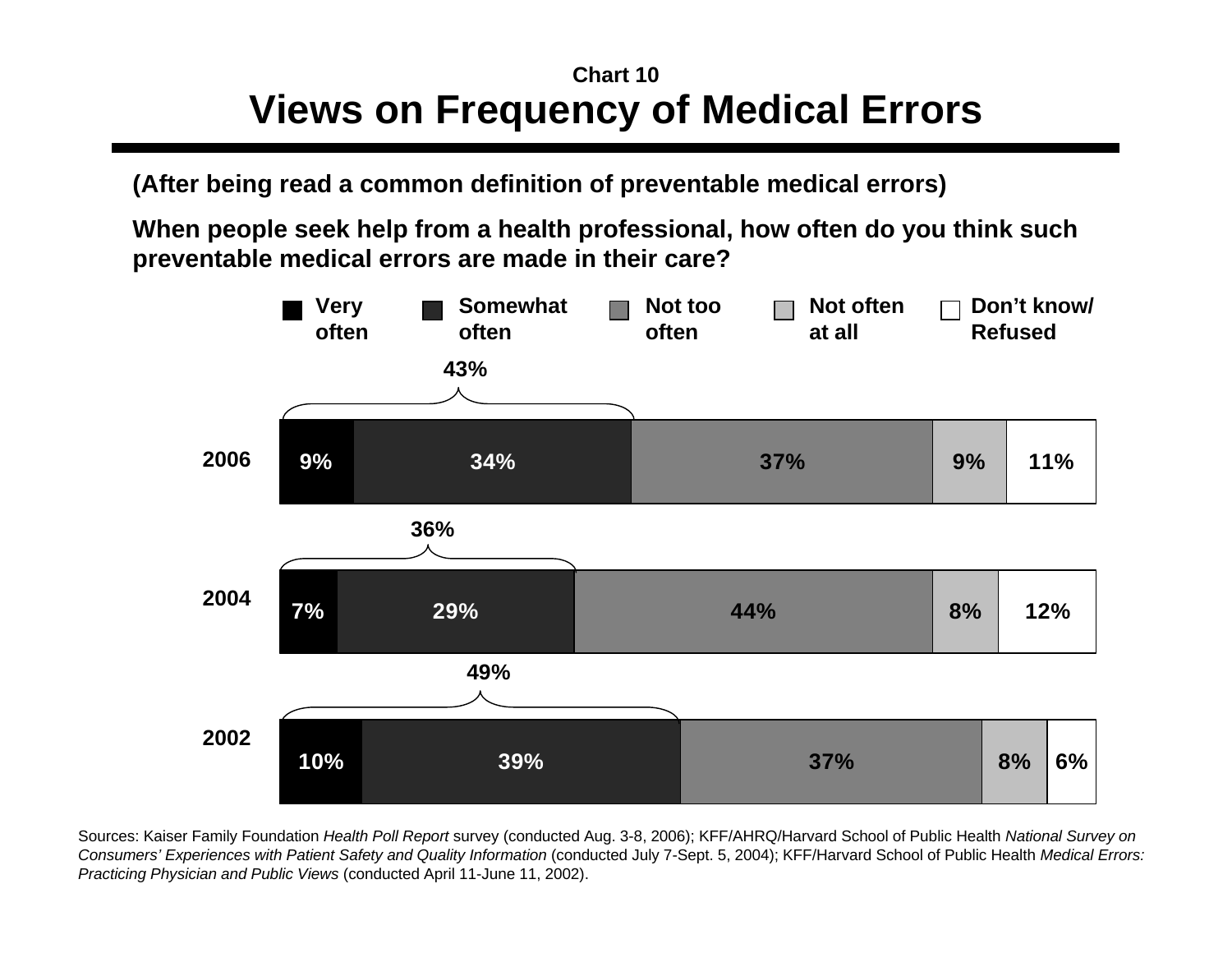## **Views on Responsibility for Preventable Medical Errors**

**Which of the following do you think is the MORE important cause of preventable medical errors that result in serious harm?** 

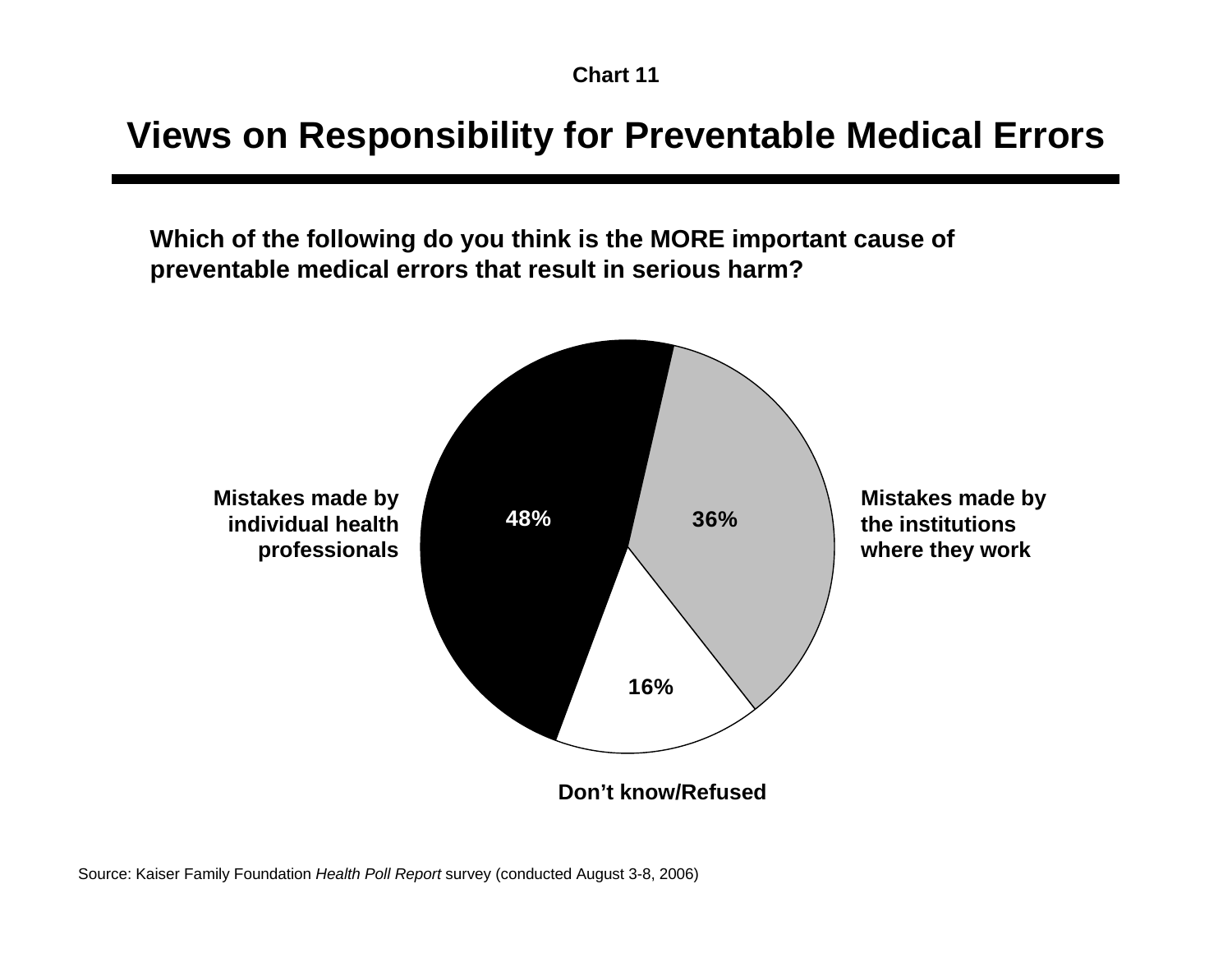# **Views On Required Reporting Of Medical Errors**

**Should physicians be required to tell patients if a preventable medical error resulting in serious harm is made in their OWN care?**

**Percent who say reporting of serious medical errors that result in serious injury or harm should be…**

**Assuming that medical errors are reported, hospital reports of serious medical errors should be…**